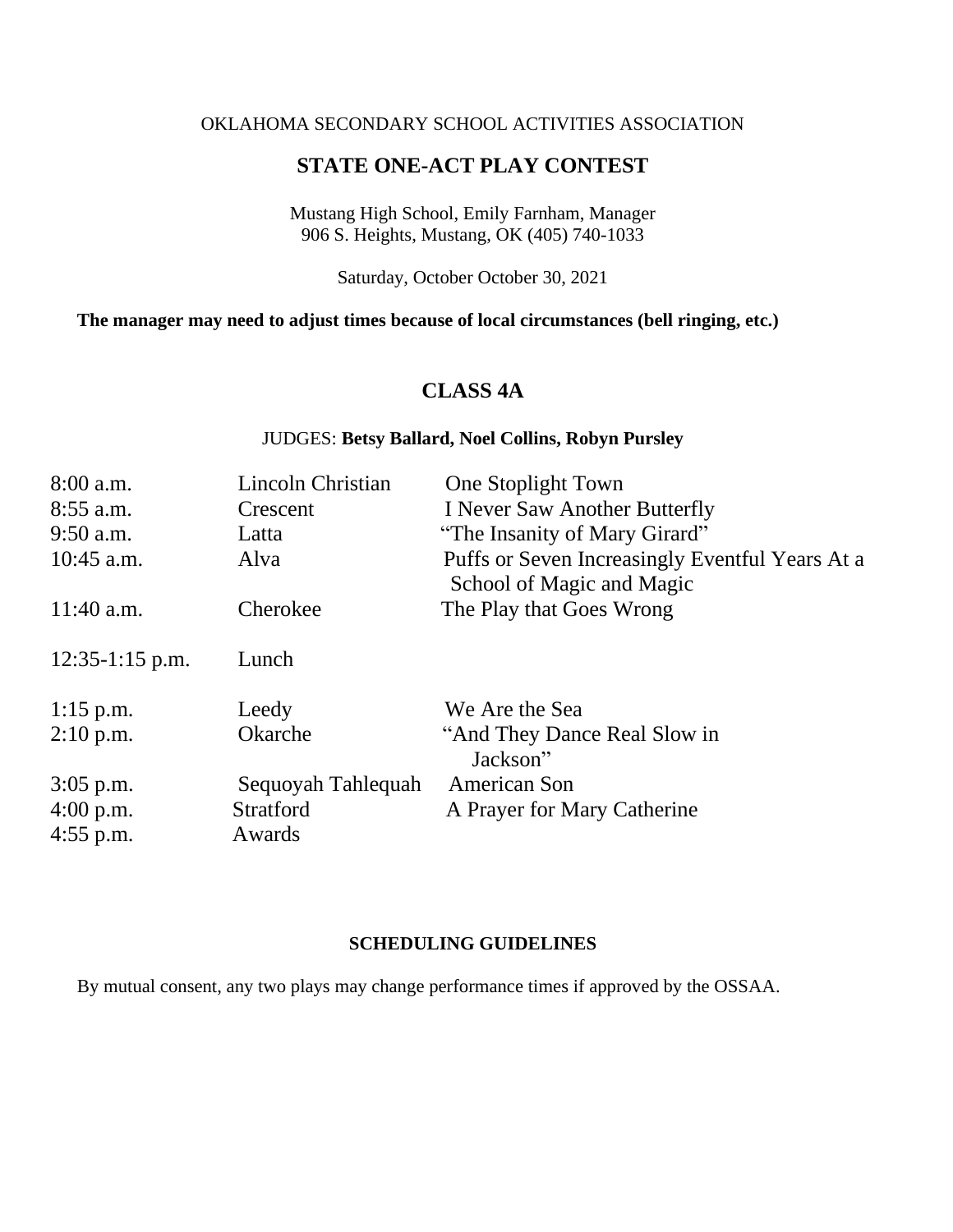### OKLAHOMA SECONDARY SCHOOL ACTIVITIES ASSOCIATION

# **STATE ONE-ACT PLAY CONTEST**

Choctaw High School, Maryjane Burton 14300 NE 10th Street, Choctaw (405)- 249-1462

Thursday, October 28, 2021

### **. The manager may need to adjust times because of local circumstances (bell ringing, etc.)**

# **CLASS 5A**

### JUDGES: **Megan Braden, Jeremy Wilhm, Allyson Kubat**

| $8:00$ a.m.         | <b>Bristow</b> | Amelia, Once More                                                            |
|---------------------|----------------|------------------------------------------------------------------------------|
| 9:00 a.m.           | Wagoner        | An Absolutely True Story (As Told by a<br>Bunch of Lying Liars) by Ian Wethy |
| $10:00$ a.m.        | Duncan         | I want to Give you my Heart, and Eat your<br><b>Brains</b>                   |
| $11:00$ a.m.        | Ada            | The Legend of Sleepy Hollow                                                  |
| $12:00$ p.m.        | Mount St. Mary | The Long View                                                                |
| $12:45-1:15$ p.m.   | Lunch          |                                                                              |
| $1:15$ p.m.         | Grove          | Aftermath                                                                    |
| $2:15$ p.m.         | Oologah/Talala | The Cover of Life                                                            |
| $3:15$ p.m.         | Guymon         | Scenes from One Flew Over the Cuckoos Nest                                   |
| $4:15$ p.m.         | Stigler        | 12 Angry Women                                                               |
| 5:15 p.m. or $ASAP$ | Awards         |                                                                              |

### **SCHEDULING GUIDELINES**

By mutual consent, any two plays may change performance times if approved by the OSSAA.